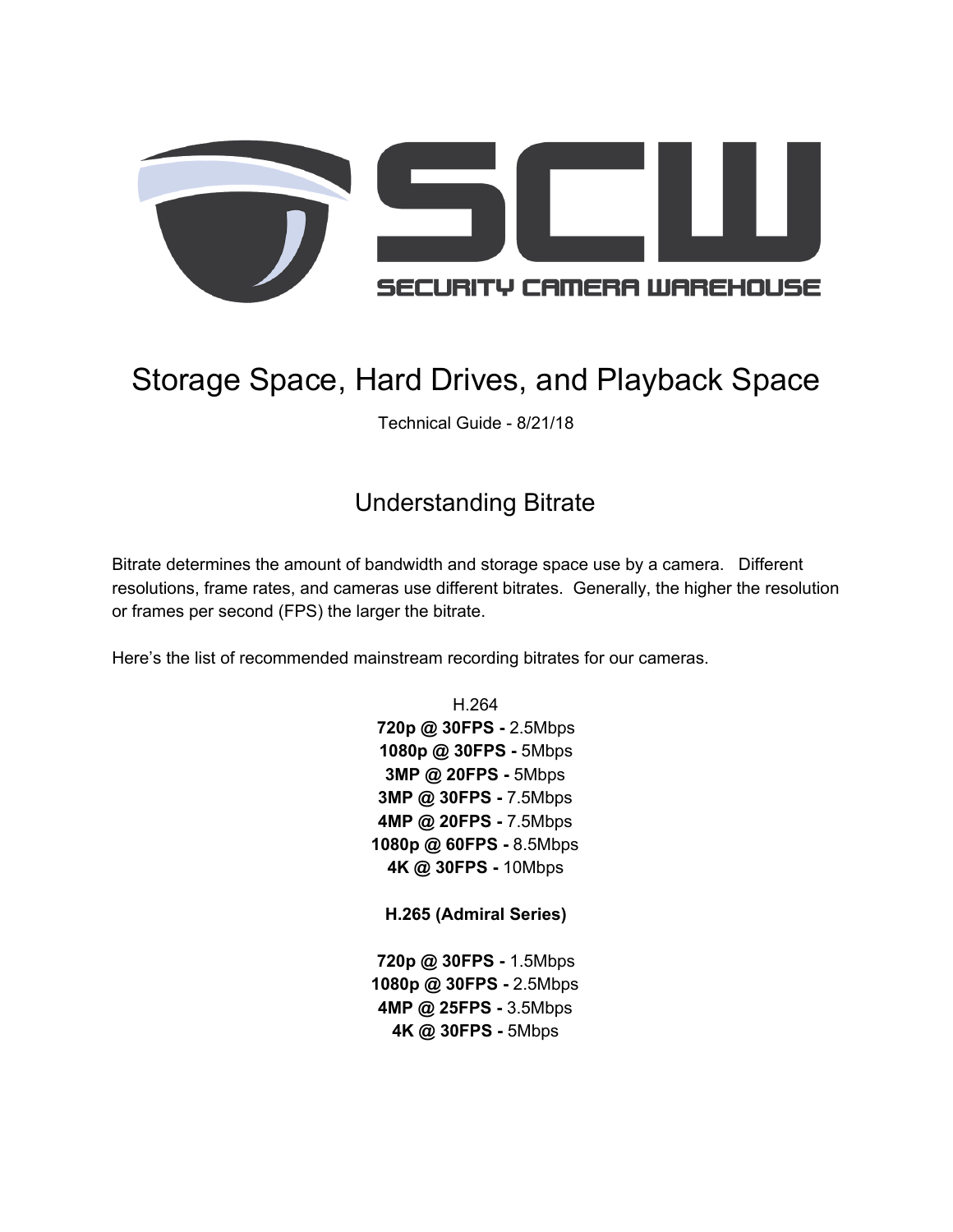As you can see the higher the resolution the larger the bitrate, however frame rate has an equal part in bitrate. For example, notice how 1080p at 30FPS uses about 4Mbps while 3MP at 20FPS also uses 4Mbps. 3MP is 33% higher resolution than 1080p but it does it at 33% less frames per second, evening out the bitrate.

# Increasing Playback Space

If you are not satisfied by the amount of playback space (days available to few previously recorded footage) there are a few ways to reduce the amount of space used on the hard drive to maximize the available space.

### **Additional Hard Drives**

Adding an additional hard drive to your recorder is the best way to gain additional storage without reducing quality or changing prefered recording schemes. As of June 2016, most units can handle 6TB hard drive in a single drive. Most of the larger units will have multiple hard drive slots.

If your unit has an empty hard drive slot you can increase the amount of by adding another one. Most units can mix and match hard drive sizes, the only exception being units with a RAID like the Super or Executive level NVRs. For example if you currently have a 16 channel unit with a single 2TB drive you can add a 6TB if desired to bring the total storage up to 8TB.

Hard drives are easy to install and require very little setup after installation. If necessary, SCW can also install hard drives into your unit if you'd like to send the recorder back to us. For info on how to install hard drives - check out the guide here <http://www.security-camera-warehouse.com/downloads/manuals/hd-guide.pdf>

### **Motion Recording**

Motion recording will only save recordings when the camera detects motion. Depending on the amount of activity per camera, this can significantly cut down the amount of storage used.

For example an h.264 1080p camera at 30FPS at typical settings will use about around 45GB (gigabytes) a day on the hard drive at 24/7 recording. If you had motion recording on and you had ~30% activity you'd reduce it down to 13-14GB a day. The amount of savings with motion recording will vary depending on how busy the view of the camera is, as well as motion sensitivity settings.d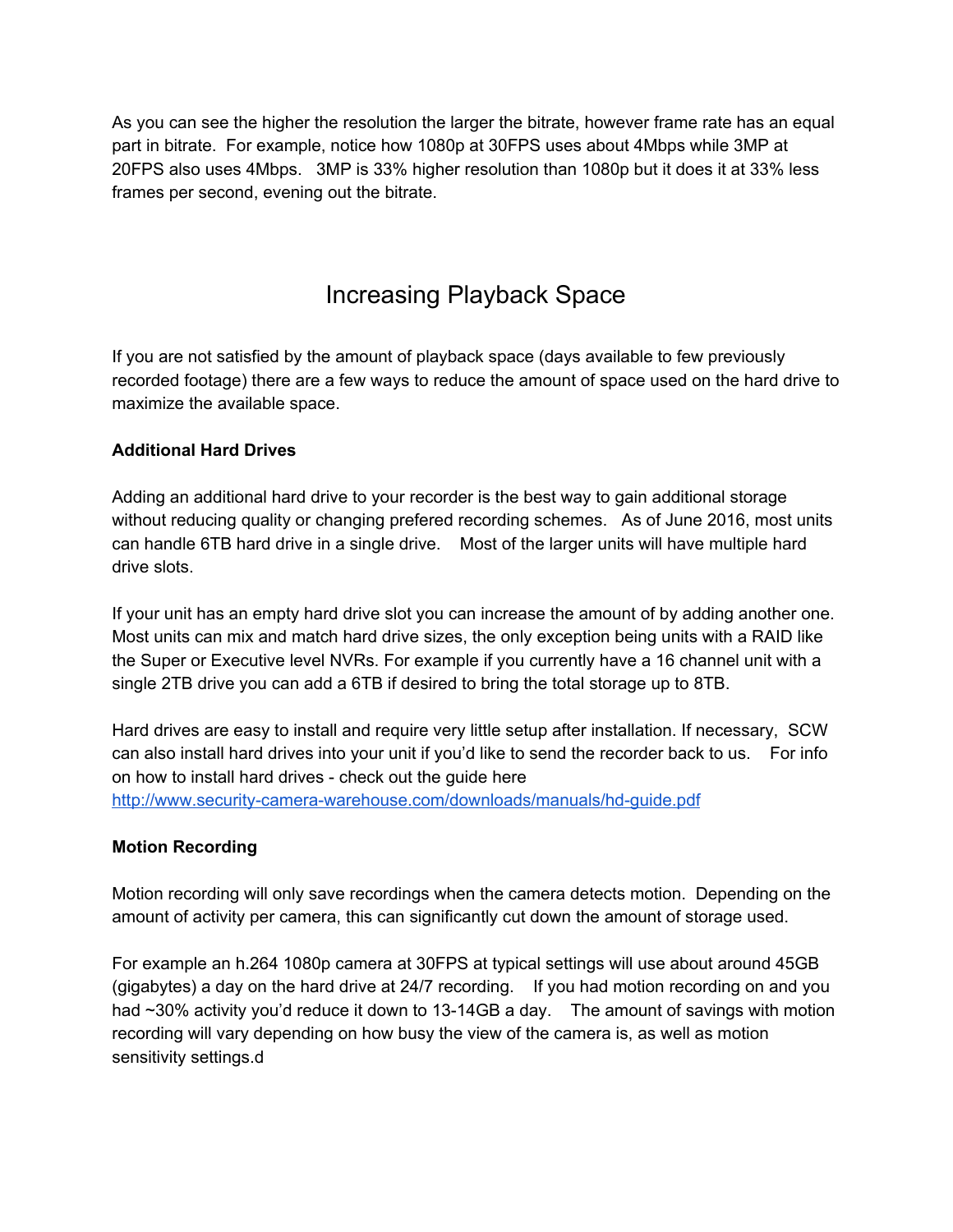Unless required by law or policy, we highly recommend using motion recording for the hard drive space and ease of searching events.

#### **Admiral/Imperial - H.265**

Another important advancement is h.265 which nearly doubles the playback space without having to reduce image quality. H.265 is only available on the Admiral / Imperial line series.

To ensure H.265 is enabled check the encoding perimeters under Menu-Camera-Encoding on the local interface and Setup-Camera-Encoding on the web interface. Ensure "Video Compression" is set to h.265 for the mainstream.

#### **Mainstream and Mainstream Event**

In some industries only constant recording is permitted by law or policy. In cases like this you can still use the motion function help save hard drive space.

Most of our recorders have a feature known as mainstream event. Mainstream event allows you to bump up the quality when the camera detects motion. This will allow you to set the mainstream (when it's not detecting motion) down to lower levels of quality and keep high quality when motion is detected.

For example, you can set the main stream (no motion) to 512Kbps or lower and the mainstream event (motion) to 4Mbps (normal high quality). Let's use the previous example of 70% non activity and 30% activity. The 70% at 512Kbps would use about 4GB per day, the 30% at 4Mbps would use 13GB. Giving you about 21GB use on the day, using 53% less space than what's necessary for constant recording.

### **Cutting Frames Per Second**

In situations where playback space is critical or large amounts are required by law. Cutting frames per second is another way to reduce the amount of storage used.

As mentioned above, in most cases cutting the frames can reduce the bitrate by the same amount. For example, a 1080p 30FPS camera typically uses about 4Mbps of bitrate, reducing that to 15FPS would allow it to be set to 2Mbps and half the amount of data used. Going from 45GB used per day for a 1080p 30FPS camera down to about 23GB.

You can also use this in conjunction with motion recording and mainstream event in order to further reduce storage use. On the previous example of 21GB for mainstream event, reducing the FPS to 15 on the motion would be about 11GB of space.

### **Conclusion**